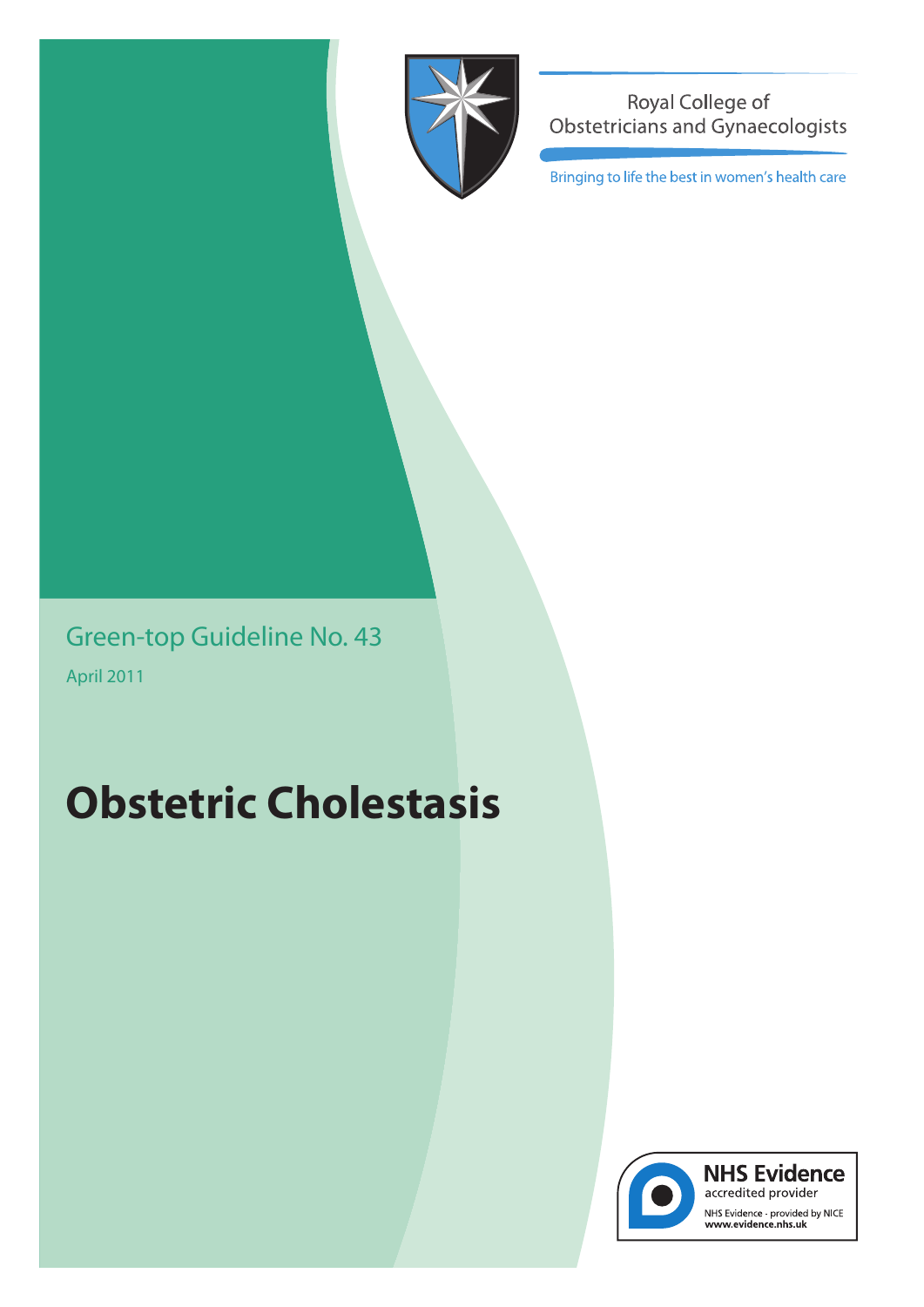# Obstetric Cholestasis

This is the second edition of this guideline.The first edition was published in 2006 under the same title.

# **1. Purpose and scope**

This guideline summarises the evidence for the fetal risks associated with obstetric cholestasis and provides guidance on the different management choices and the options available for its treatment.The wide range of definitions of obstetric cholestasis and the absence of agreed diagnostic criteria make comparisons of the published literature challenging and limit the ability to provide detailed recommendations for specific aspects of care.Areas of uncertainty are highlighted along with recommendations for future research in this field.

# **2. Background**

In England, obstetric cholestasis (also referred to as intrahepatic cholestasis of pregnancy) affects 0.7% of pregnancies in multiethnic populations<sup>1</sup> and  $1.2-1.5\%$  of women of Indian–Asian or Pakistani–Asian origin. <sup>2</sup> Prevalence is influenced by genetic and environmental factors and varies between populations worldwide. For example, in Chile, 2.4% of all pregnancies are affected, with a 5% prevalence in women of Araucanian–Indian origin. 3

Obstetric cholestasis is a multifactorial condition of pregnancy characterised by pruritus in the absence of a skin rash with abnormal liver function tests (LFTs), neither of which has an alternative cause and both of which resolve after birth. Most authorities accept elevations of any of a wide range of LFTs beyond pregnancy-specific limits. <sup>4</sup> Investigations to exclude other causes of pruritus and of abnormal LFTs should be performed.

The clinical importance of obstetric cholestasis lies in the potential fetal risks, which may include spontaneous preterm birth, iatrogenic preterm birth and fetal death. There can also be maternal morbidity in association with the intense pruritus and consequent sleep deprivation.

# **3. Identification and assessment of evidence**

This guideline was developed in accordance with standard methodology for producing RCOG Green-top Guidelines.Medline,Embase,the Cochrane library including the Cochrane Database of Systematic Reviews, the Cochrane Control Register of Controlled Trials (CENTRAL), the Database of Abstracts of Reviews and Effects (DARE), the ACP Journal Club and Ovid database, including in-process and other non-indexed citations, were searched using the relevant MeSH terms, including all subheadings, between 2003 and January 2010.This was combined with a keyword search.Search words included'cholestasis';'intrahepatic, cholestasis';'ursodeoxycholic acid','s-adenosylmethionine','vitamin K','bile pigments','pruritus','bilirubin', 'transminases', 'pregnancy complications', 'dexamethasone', 'congenital' and 'neonatal diseases and abnormalities';'embryo and fetal development','developmental disabilities','newborn disease','prenatal disorder','nervous system disorder','liver function tests','bile acids and salt' and 'amniotransferase'.The search was limited to humans and the English language. Selection of articles for analysis and review was then made based on relevance to the objectives.

The National Library for Health and the National Guidelines Clearing House were also searched for relevant guidelines and reviews.Only one other guideline was identified. 5

Where possible, recommendations are based on available evidence. The areas where evidence is lacking are annotated as'good practice points'.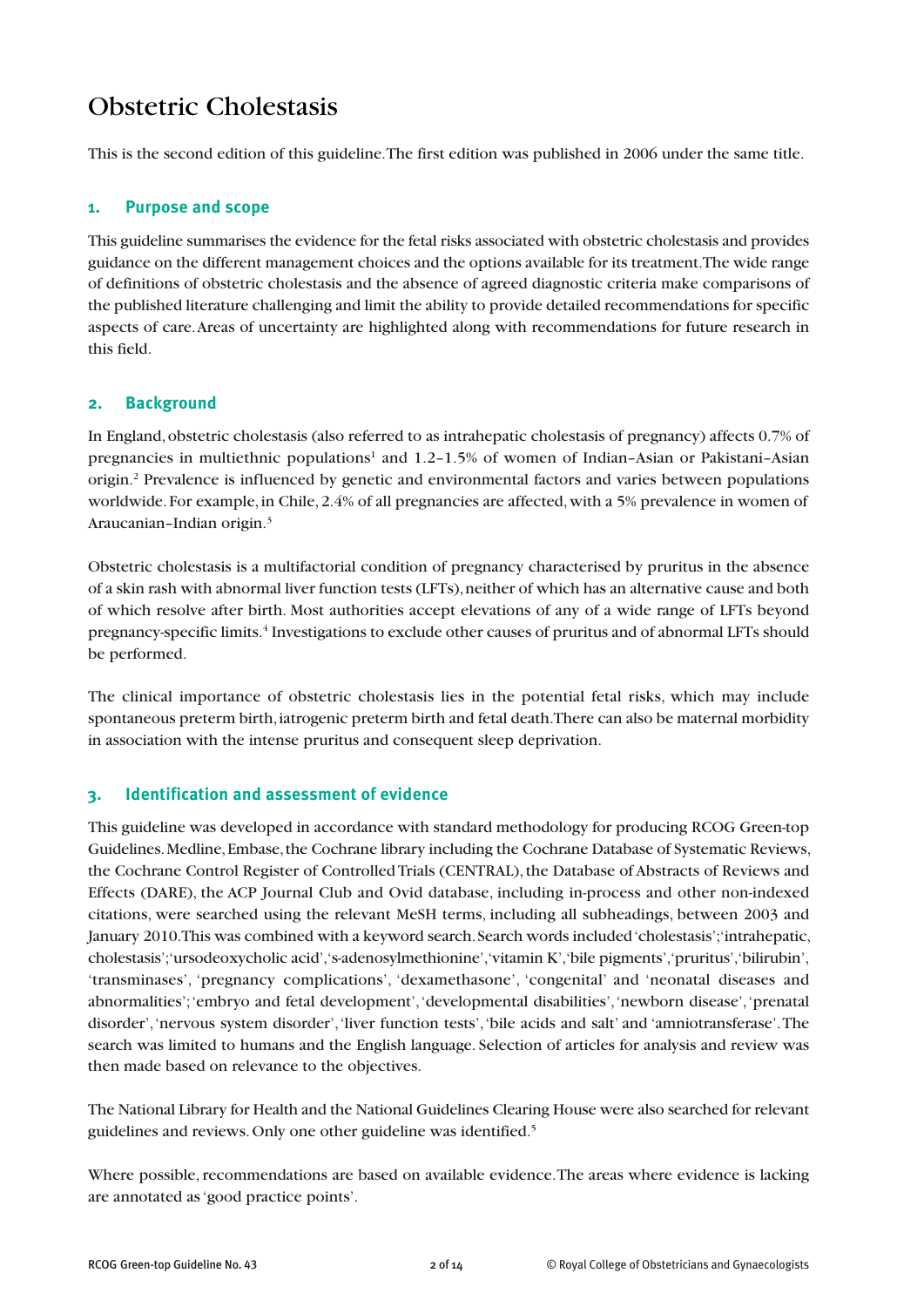## **4. How is obstetric cholestasis diagnosed?**

**Obstetric cholestasis is diagnosed when otherwise unexplained pruritus occurs in pregnancy and abnormal liver function tests (LFTs) and/or raised bile acids occur in the pregnant woman and both resolve after delivery. Pruritus that involves the palms and soles of the feet is particularly suggestive.**

**Pregnancy-specific reference ranges for LFTs should be used.**

**Other causes of itching and of liver dysfunction should be excluded.**

**Women with persistent pruritus and normal biochemistry should have LFTs repeated every 1–2 weeks.**

#### **Postnatal resolution of pruritus and abnormal LFTs should be confirmed.**

Pruritus in pregnancy is common, affecting 23% of pregnancies, of which a small proportion will have obstetric cholestasis.<sup>1</sup> The pruritus of obstetric cholestasis is typically worse at night, is often widespread and may involve the palms of the hands and/or the soles of the feet. <sup>1</sup> Other causes of pruritus must be excluded.The skin should be inspected and care must be taken to differentiate dermatographia artefacta (skin trauma from intense scratching), which may be seen in obstetric cholestasis, from other common skin conditions such as eczema or atopic eruption of pregnancy (previously referred to as eczema of pregnancy, prurigo and pruritic folliculitis).<sup>6,7</sup> If a rash is present, polymorphic eruption of pregnancy or pemphigoid gestations (blisters) should be considered.

Other evidence of cholestasis should be sought, including pale stool, dark urine and jaundice, and other risk factors identified such as a personal or family history of obstetric cholestasis, multiple pregnancy, carriage of hepatitis C and presence of gallstones.

In clinical practice, otherwise unexplained abnormalities in transaminases, gamma-glutamyl transferase and/or bile salts are considered sufficient to support the diagnosis of obstetric cholestasis.The increase in alkaline phosphatase in pregnancy is usually placental in origin and so does not normally reflect liver disease. A thorough history and examination should be carried out, including a drug history, before abnormal LFTs are determined to be otherwise unexplained.Bilirubin is raised only infrequently and most women will have increased levels of one or more of the remaining LFTs.Although a wide variety of cutoff points have been used for defining abnormality in  $LFTs<sup>8-10</sup>$  and bile salts, the upper limit of pregnancy-specific ranges should be applied.For transaminases,gamma-glutamyl transferase and bilirubin, the upper limit of normal throughout pregnancy is 20% lower than the non-pregnant range. <sup>4</sup> Many laboratories will use pregnancy-specific ranges for bile salts, but this should not be assumed. Bile acid levels can rise significantly after a meal,so while fasting might give lower values and help the diagnosis to be avoided in a few women with otherwise normal LFT, in the majority of studies and in clinical practice random levels are generally used. Some women will have pruritus for days or weeks before the development of abnormal liver function: in those with persistent unexplained pruritus and normal biochemistry, LFTs should be measured every 1-2 weeks.<sup>11</sup> Isolated elevation of bile salts may occur but this is uncommon; normal levels of bile salts do not exclude the diagnosis. 8,10,12–17

Other causes of pruritus and abnormal LFTs should be sought.This may include carrying out a viral screen for hepatitis A, B, and C, Epstein Barr and cytomegalovirus, a liver autoimmune screen for chronic active hepatitis and primary biliary cirrhosis (for example, anti-smooth muscle and antimitochondrial antibodies) and liver ultrasound. 8–10 Pre-eclampsia and acute fatty liver of pregnancy are pregnancy-specific causes of abnormal LFTs that might form part of the differential diagnosis in atypical or early cases.

**C**

**C**

**C**

**C**

 $\checkmark$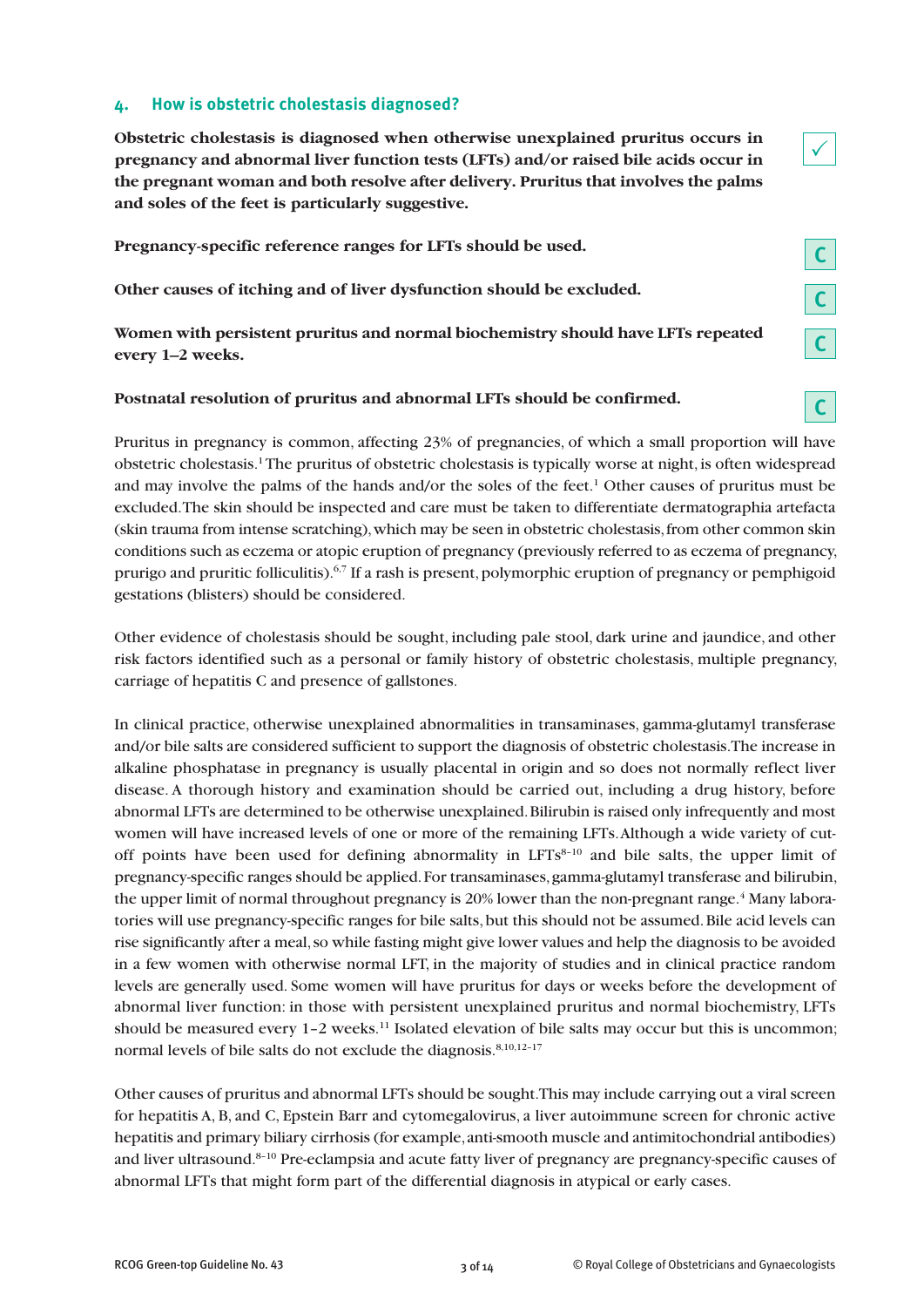## **5. How should obstetric cholestasis be monitored?**

**Once obstetric cholestasis is diagnosed, it is reasonable to measure LFTs weekly until delivery.**

#### **Postnatally, LFTs should be deferred for at least 10 days.**

Typically,transaminases will range from just above the upper limit of normal to several hundreds.Regular LFTs, along with a general review,blood pressure measurement and urine check, allow monitoring of the condition and exclusion of other diagnoses.If LFTs return to normal, obstetric cholestasis is not likely to be the correct diagnosis.If LFTs escalate very rapidly, additional diagnoses need to be considered and the frequency of monitoring increased: although this situation can be consistent with obstetric cholestasis, it is not typical.A coagulation screen should be performed.

Postnatal resolution of symptoms and of biochemical abnormalities is required to secure the diagnosis. 8–10,13,14,16 In normal pregnancy, LFTs may increase in the first 10 days of the puerperium.<sup>18</sup> In a pregnancy complicated by obstetric cholestasis, routine measurement of LFTs should be deferred beyond this time, and can usually be performed before to the postnatal follow-up visit.

#### **6. What is the risk of stillbirth for pregnancies complicated by obstetric cholestasis?**

**In a hospital setting, the current additional risk of stillbirth in obstetric cholestasis above that of the general population has not been determined but is likely to be small.**

Stillbirth is the major concern for those involved in the management of obstetric cholestasis. Perinatal mortality of six deaths from 56 cases (107/1000) was described from a single Australian centre between 1965 and 1974. <sup>12</sup> When the same hospital re-reported their results a decade later, the perinatal mortality rate was lower, at 35/1000. <sup>15</sup> When more recent studies are considered,the perinatal mortality rate from obstetric cholestasis is 11/1000 (17 fetal or neonatal deaths from all causes in 1538 pregnancies beyond 24 weeks of gestation and live births).<sup>8-10,15-</sup> <sup>17,19-21</sup> When only studies between 2001 and 2011 are considered, the perinatal mortality rate is 5.7/1000 (four deaths in 697 pregnancies).<sup>8,20,21</sup> Where the data are unclear, neonatal deaths have been assumed to occur in the first week of life; if this is an incorrect assumption, the perinatal mortality rate is falsely elevated. It seems most likely that some of this fall in the perinatal mortality rate is secondary to general improvements in obstetric and neonatal care and in women's overall health and socio-economic status. The contributions of active management, case selection (it is possible that more recent series include less severe cases) and reporting bias are unknown.These rates are comparable to whole population figures over the same time period: for England and Wales in 1980, the perinatal mortality rate was 13.4, 8.3 in  $2002^{22}$  and 5.4 in 2008.<sup>23</sup> This fall should be balanced against the increase in case ascertainment over this period of time, which may include milder forms of the disease.

## **7. What additional risks are associated with pregnancies complicated by obstetric cholestasis?**

**Obstetricians should be aware (and should advise women) that the incidence of premature birth, especially iatrogenic, is increased.**

**Women should be advised of the increased likelihood of meconium passage in pregnancies affected by obstetric cholestasis.**



 $\checkmark$ 

**B**

**B**

**B**

Evidence level 3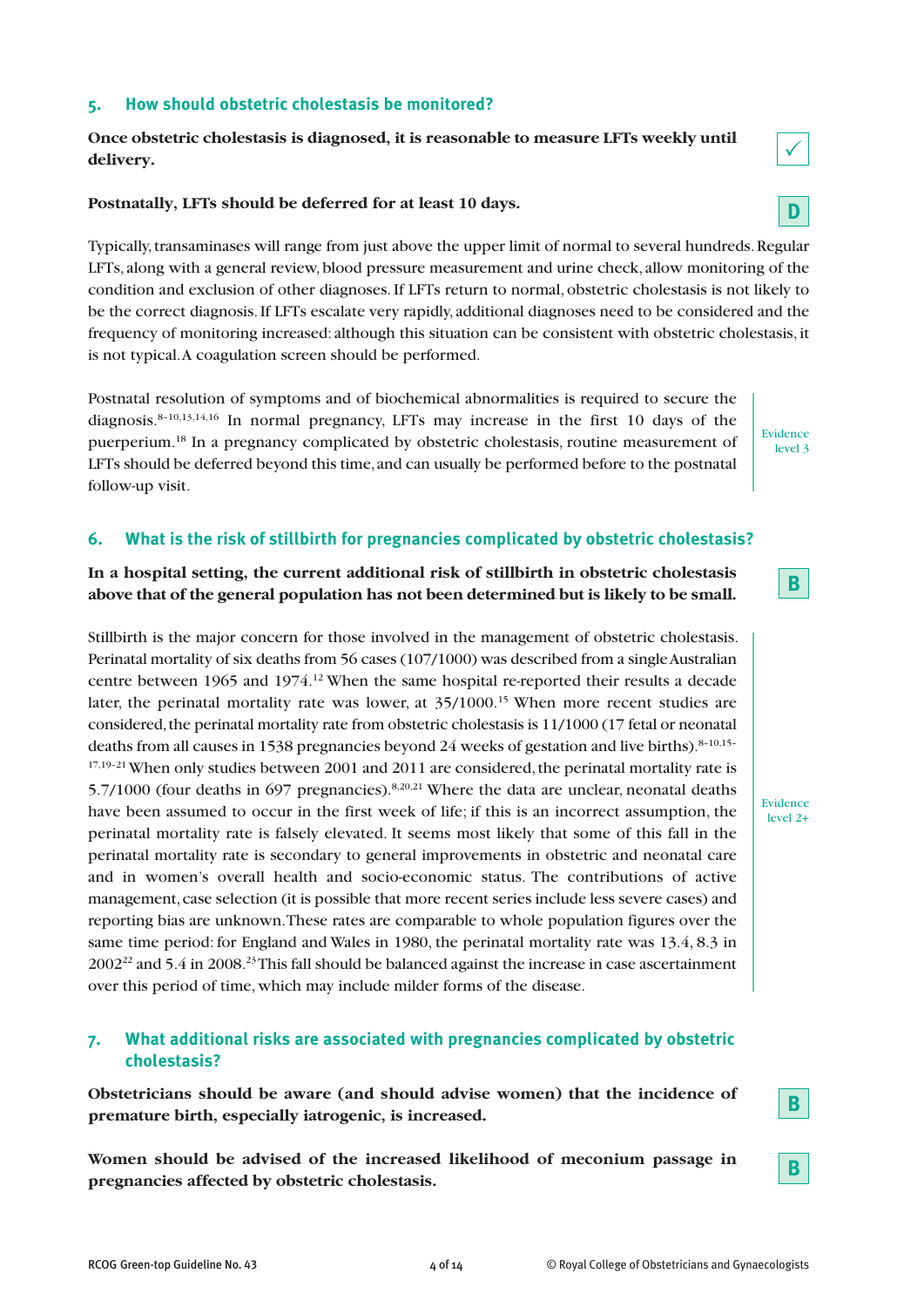# **Women with obstetric cholestasis should be booked in under consultant-led, teambased care and give birth in a hospital unit.**

Obstetric cholestasis has been linked with an increased incidence of passage of meconium, premature delivery, fetal distress, delivery by caesarean section and postpartum haemorrhage.The evidence comes from six case series<sup>8,10,12,13,15,21</sup> and six case–control studies,<sup>9,14,16,17,19,20</sup> totalling 1621 pregnancies, which have reported outcome in obstetric cholestasis pregnancies since 1965.All studies, except the earliest two,<sup>12,14</sup> practised some form of active surveillance and/or elective early delivery, so outcomes are a reflection of both the disease process and its management. No studies stated how pregnancy was dated, so gestational age may not have been accurately assessed.

Much of the prematurity (range 7–25%) is iatrogenic (the result of a medical decision to deliver the baby rather than spontaneous onset of labour),<sup>8,15-17</sup> with the risk of spontaneous preterm delivery being at most only slightly increased compared with the general population (range 4– 12%). 8–10,12,15–17,19,20 Passage of meconium is more common in preterm obstetric cholestasis pregnancies than in term obstetric cholestasis pregnancies  $(25\%$  compared with  $12\%)^8$  and preterm controls (18% compared with 3%),<sup>17</sup> although not all studies show this.<sup>9</sup> Meconium passage may be more common in those with severe cholestasis (defined as bile acids over 40 micromoles/litre, 49 women) compared with mild cholestasis (bile acids under 20 micromoles/litre,34 women) (10% compared with 0%,*P* = 0.02). 21These authors conclude that risk of meconium passage increases linearly with a 19.7% increase for each 10 micromoles/litre increase in total bile acid concentration ( $P = 0.001$ ). In the study by Glantz et al., meconiumstained liquor was present in 44% of women with bile acids over 40 micromoles/litre (96 women). 20

Evidence level 2+

**B**

Caesarean section rates are high, ranging from 10% to 36%. It is difficult to establish the relative roles played of obstetric cholestasis itself, of induction of labour/other obstetric indications and of obstetrician/patient anxiety.

Despite physiological reasons (see section 9) and a high caesarean section rate, which might suggest an increased risk of postpartum haemorrhage, evidence from current practice does not show this. Postpartum haemorrhage is reported in only five case series, with rates ranging from 2% to 22%. 8,10,12,13,21

# **8. Can fetal death be predicted and prevented?**

**Poor outcome cannot currently be predicted by biochemical results and delivery decisions should not be based on results alone.**

**No specific method of antenatal fetal monitoring for the prediction of fetal death can be recommended.**

**Ultrasound and cardiotocography are not reliable methods for preventing fetal death in obstetric cholestasis.**

#### **Continuous fetal monitoring in labour should be offered.**

There is some evidence, mainly from in vitro work, that bile salts may play a role in fetal demise. 15,24–28 However, in clinical practice it is unclear whether bile acid concentrations are related to fetal outcome and, if so, whether total bile salt, differential bile salt or fetal bile salt concentration is most relevant. High bile acid levels have been linked with fetal death, 10,29 passage of meconium,  $20,21,29$  abnormal cardiotocograph,  $29-31$  prematurity  $20,32$  and non-fatal asphyxial events. $^{20,33}$  A study of 60 women studied retrospectively found that serum bile acids

Evidence level 2+

 $\checkmark$ 

**D**

**C**

**B**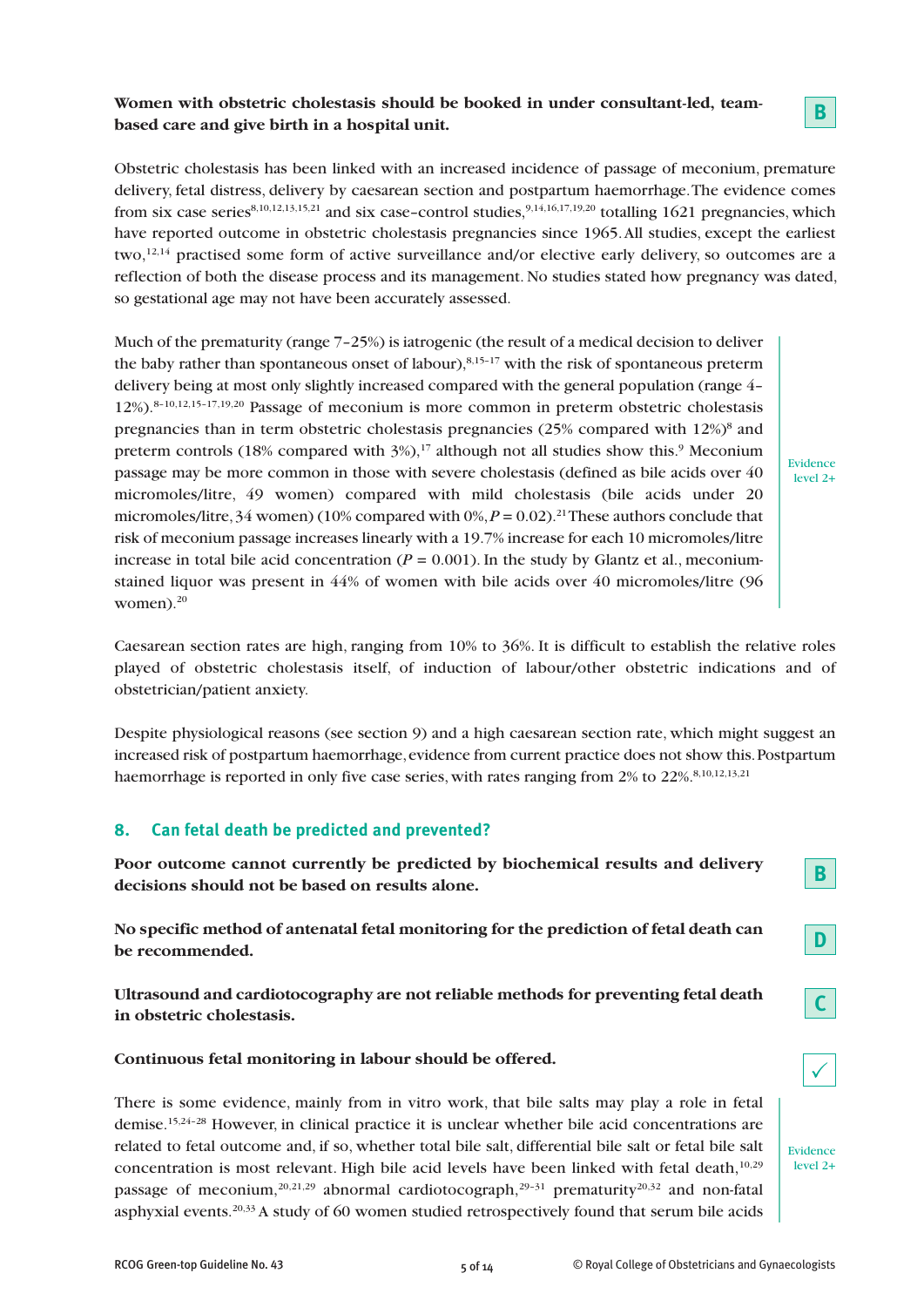and early gestation at onset of pruritus were independent predictors of preterm birth (OR 2.13, 95% CI 1.13-3.25 and OR 1.7, 95% CI 1.23-2.95, respectively).<sup>32</sup> A large study<sup>20</sup> of 937 women with pruritus in pregnancy, of whom 505 had fasting bile acid concentrations  $\geq 10$ micromoles/litre and were diagnosed with obstetric cholestasis, demonstrated that fetal compromise (preterm delivery,asphyxial events,meconium staining [see section 7] of amniotic fluid and membranes) increased by 1–2% for each additional micromole/litre of bile acid concentration; further statistical analysis suggested that, compared with control pregnancies, these rates increased significantly at bile acid levels ≥40 micromoles/litre,which was defined as four times the upper limit of normal in that laboratory.The management of the cases of obstetric cholestasis analysed was at the discretion of the attending obstetrician,not subject to a uniform protocol and not revealed.There remained one stillbirth in a twin pregnancy with bile acid levels of 27 micromoles/litre.The authors in subsequent correspondence attribute this to a true knot in the umbilical cord.There were two stillbirths in the group with bile acids over 40 micromoles/litre (one of a twin and one of a singleton). In a later paper by the same authors describing an intervention arm of the study, there was a stillbirth in a woman with obstetric cholestasis receiving placebo and with bile acids of 16 micromoles/litre.<sup>34</sup> While these data are interesting,this was not a randomised controlled trial and should not be used to dictate practice. Other studies applying such cut-off values retrospectively have not shown differences in adverse obstetric outcomes. <sup>21</sup> The former study does not support full reassurance to a woman with obstetric cholestasis and bile acids under 40 micromoles/litre, nor does it justify intervention at bile acids over 40 micromoles/litre,or four times the laboratory upper limit of normal.It may be that rates of fetal death are too low for a robust assessment of the relationship of this complication with bile acid levels.There are currently insufficient data available to inform decisions about the best intervention to prevent fetal death, but a relationship with bile acid levels is suspected and remains the focus of much research.

Evidence level 2+

There are also conflicting data relating to prediction of fetal death and liver enzyme concentrations, with one study reporting more fetal distress with high alanine aminotransferase<sup>35</sup> and another showing no correlation. 12

Until the pathophysiology of obstetric cholestasis and fetal death is more clearly defined and the level of risk is clarified, prediction and prevention of fetal death will remain challenging. Genetically inherited abnormalities in bile acid transport proteins are the focus of much research. 36,37 The proposed genetic heterogeneity of the condition, differing genetic aetiology between individuals and populations and sampling at earlier or later points in the disease process all complicate the interpretation of published results within and between individuals and populations.

A continuing multicentre randomised controlled trial (ISRCTN37730443) that includes an early and a late intervention (delivery) arm may help to define which fetuses are at risk from the disease and which are at risk from our interventions.

A large number of techniques have been used to monitor fetuses in the hope that fetal death can be predicted.These include cardiotocography,ultrasound,amniocentesis for presence of meconium or mature lecithin sphingomyelin ratio, <sup>17</sup> transcervical amnioscopy for identification of meconium after 36 weeks of gestation17 and monitoring of fetal movement patterns by the pregnant woman.None has been subjected to rigorous study.

In general, the lack of predictability of future fetal wellbeing of a normal cardiotocograph is a major limitation of the use of this modality.Individual cases have been reported where routine cardiotocography has detected preterminal patterns, 15,16,19 which has allowed emergency caesarean section to be performed. Many would consider amniocentesis to be too invasive in the absence of robust evidence that the results obtained are useful. Maternal detection of

Evidence level 3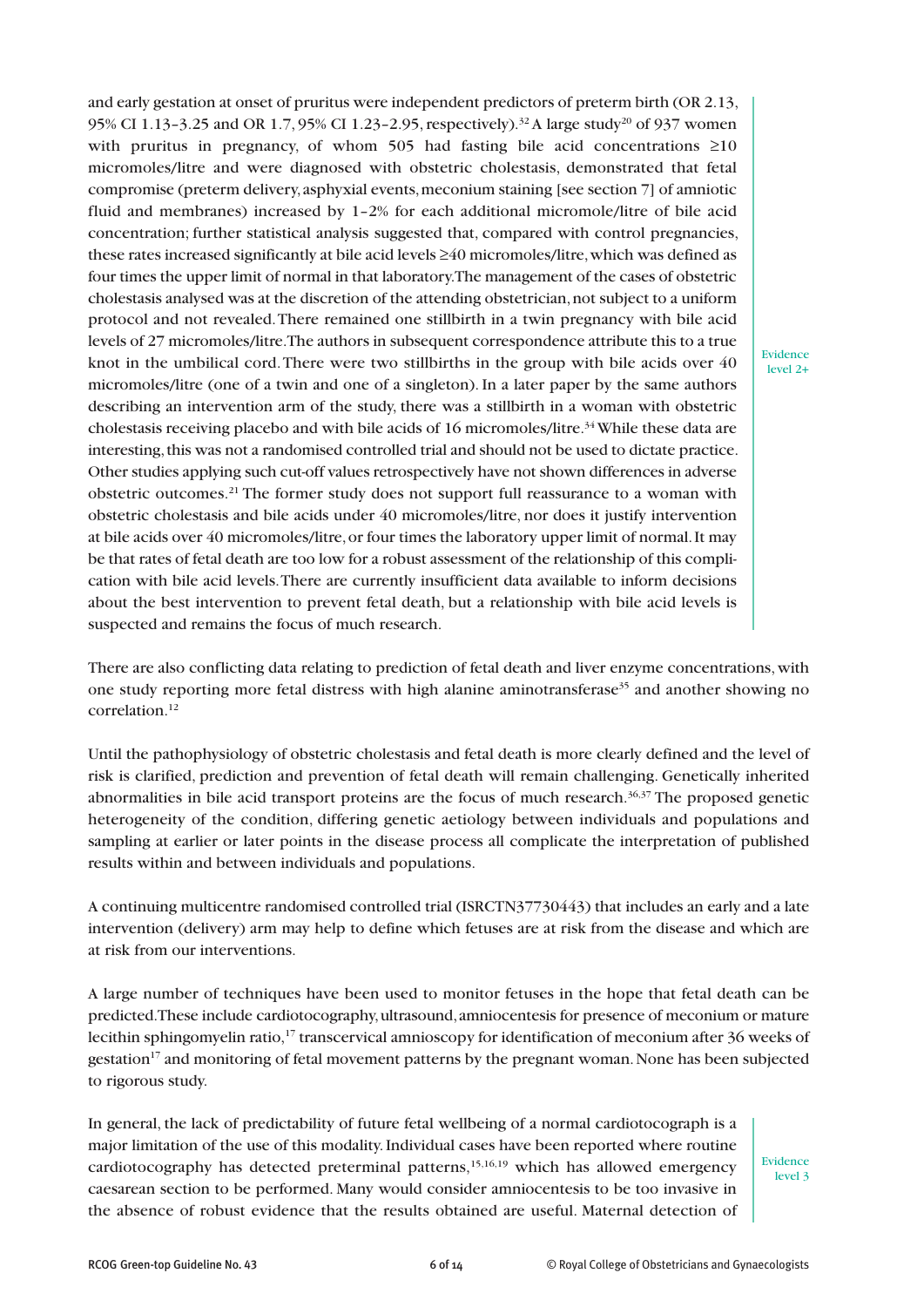movements is simple, inexpensive and not time consuming for women or staff, but its role in monitoring pregnancy complicated by obstetric cholestasis has not been assessed.

Fetal death is usually sudden.There is no evidence of placental insufficiency. Fetal growth restriction and oligohydramnios are not features of the disease<sup>10,13,16,19,38</sup> and umbilical artery Doppler assessments are not different compared with those taken in other pregnancies.<sup>39</sup>

#### **9. Should women with obstetric cholestasis be offered elective early delivery?**

**A discussion should take place with women regarding induction of labour after 37+0 weeks of gestation.**

**Women should be informed of the increased risk of perinatal morbidity from early intervention (after 37+0 weeks of gestation).**

**Women should be informed that the case for intervention (after 37+0 weeks of gestation) may be stronger in those with more severe biochemical abnormality (transaminases and bile acids).**

**Women should be informed of the increased risk of maternal morbidity from intervention at 37+0 weeks of gestation.**

**Women should be informed of the inability to predict stillbirth if the pregnancy continues.**

Stillbirths in obstetric cholestasis have been reported across all gestations.As gestation advances,the risk of delivery (prematurity,respiratory distress,failed induction) versus the uncertain fetal risk of continuing the pregnancy (stillbirth) may justify offering women induction of labour after  $37^{+0}$  weeks of pregnancy. The decision should be made after careful counselling.The case for intervention at this gestation may be stronger in those with more severe biochemical abnormality.

In over 1500 actively managed obstetric cholestasis pregnancies, most of which were diagnosed before 37 weeks of gestation,13 of 18 stillbirths occurred before 37 weeks of gestation and five were at  $37-38$  weeks of gestation.<sup>12-17,19,20,22</sup> The study reporting the highest incidence of stillbirth was derived from a population of women contacting an obstetric cholestasis support group and must be interpreted with this potential bias in mind. <sup>40</sup> However, 227 women (352 pregnancies) suffered 20 deaths in singleton pregnancies, of which 18 were at over 37 weeks of gestation, although only in two women was the diagnosis reached prior to the fetal death occurring;in the others the diagnosis was made retrospectively either on blood tests taken after the fetal death or when obstetric cholestasis occurred in a subsequent pregnancy (n=8).The number of stillbirths rises with increasing gestation $41$  within antenatal populations, and whether obstetric cholestasis represents an increase in excess of this is unclear.While it is certain that delivery at 37 weeks of gestation will prevent a stillbirth beyond that gestation, it is not known how high the risk of such a stillbirth might be.The widely adopted practice of offering delivery at 37 weeks of gestation, $^{42}$  or at diagnosis if this is after 37 weeks of gestation, is not evidence based.Therefore,the iatrogenic consequences of elective delivery must be considered.In general obstetrics,elective early delivery results in increased respiratory morbidity compared with later delivery.The risk of admission to a special care baby unit following an elective caesarean section is 7–11% at 37 weeks of gestation, 6% at 38 weeks of gestation and 1.5% at 39 weeks of gestation. $^{43,44}$  Data in obstetric cholestasis pregnancy suggest that the risks may be similar. $^8$ 

Evidence level 3

Evidence level 2+

**B**

 $\checkmark$ 

 $\checkmark$ 

**B**

 $\checkmark$ 

Evidence level 2++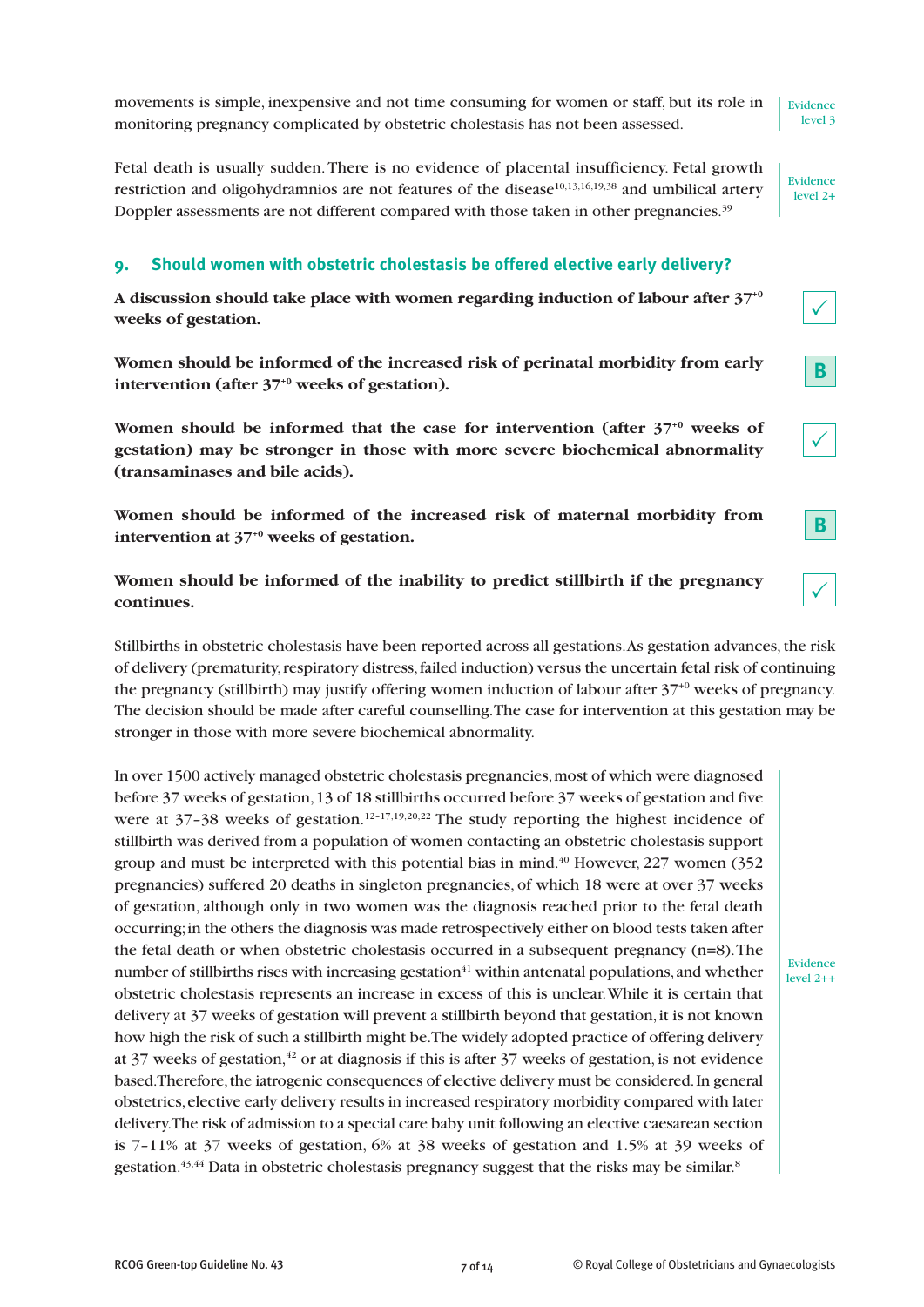# **10. What treatment, if any, should be used to treat obstetric cholestasis and what benefit can be expected?**

There is no evidence that any specific treatment improves fetal or neonatal outcomes.All such therapies should be discussed with the individual woman with this in mind.

#### *10.1 Topical emollients*

#### **Topical emollients are safe but their efficacy is unknown.**

Bland topical options include Diprobase® (Schering-Plough,Welwyn Garden City, UK), Balneum® Plus (Crookes Healthcare,Nottingham,UK),calamine lotion and aqueous cream with menthol.There are no trial data to support or refute the use of these products.They are safe in pregnancy and clinical experience suggests that for some women they may provide slight temporary relief of pruritus.

#### *10.2 Systemic treatment*

Systemic treatments aimed at relieving pruritus include colestyramine,a poorly tolerated bile acid-chelating agent, which may improve pruritus in some women<sup>45</sup> but may also exacerbate vitamin K deficiency (which has been associated with fetal intracranial haemorrhage). <sup>46</sup> Colestyramine has not been subjected to randomised trials and is not in clinical use.Antihistamines such as chlorphenamine may provide some welcome sedation at night but do not have a significant impact on pruritus.Activated charcoal <sup>47</sup> and guar gum48 do not relieve pruritus.

#### *10.3 S-adenosyl methionine*

# **There is insufficient evidence to demonstrate whether S-adenosyl methionine (SAMe) is effective for either control of maternal symptoms or for improving fetal outcome, and it is not recommended.**

In human pregnancy, there have been four clinical studies comparing SAMe with placebo, totalling only 86 patients; 49–52 meta-analysis is not possible. 53Three studies reported no difference in pregnancy outcome and the effect on pruritus and LFTs was inconsistent.Its administration as a twice-daily and usually intravenous infusion makes SAMe unacceptable in the UK to women and to healthcare professionals.

#### *10.4 Ursodeoxycholic acid*

**Ursodeoxycholic acid (UDCA) improves pruritus and liver function in women with obstetric cholestasis.**

# **Women should be informed of the lack of robust data concerning protection against stillbirth and safety to the fetus or neonate.**

In obstetric cholestasis, the proposed mechanism of action of UDCA is displacement of more hydrophobic endogenous bile salts from the bile acid pool.This may protect the hepatocyte membrane from the damaging toxicity of bile salts, enhance bile acid clearance across the placenta from the fetus<sup>54</sup> and protect in vitro rat cardiomyocytes from damage by endogenous bile salts.<sup>55</sup>

There have been several small observational studies on the use of UDCA in pregnancy complicated by obstetric cholestasis,<sup>56-61</sup> and four randomised controlled trials totalling 186 patients. 36,52,62,63 In the largest, 47 of 130 women received UDCA; improvement in pruritus and bile acid concentrations were observed only in those with bile acids over 40 micromoles/litre (34 women).<sup>36</sup> The remaining three randomised controlled trials, which randomised eight,<sup>62</sup>

Evidence level 1+



**C**

Evidence level 1+



**A**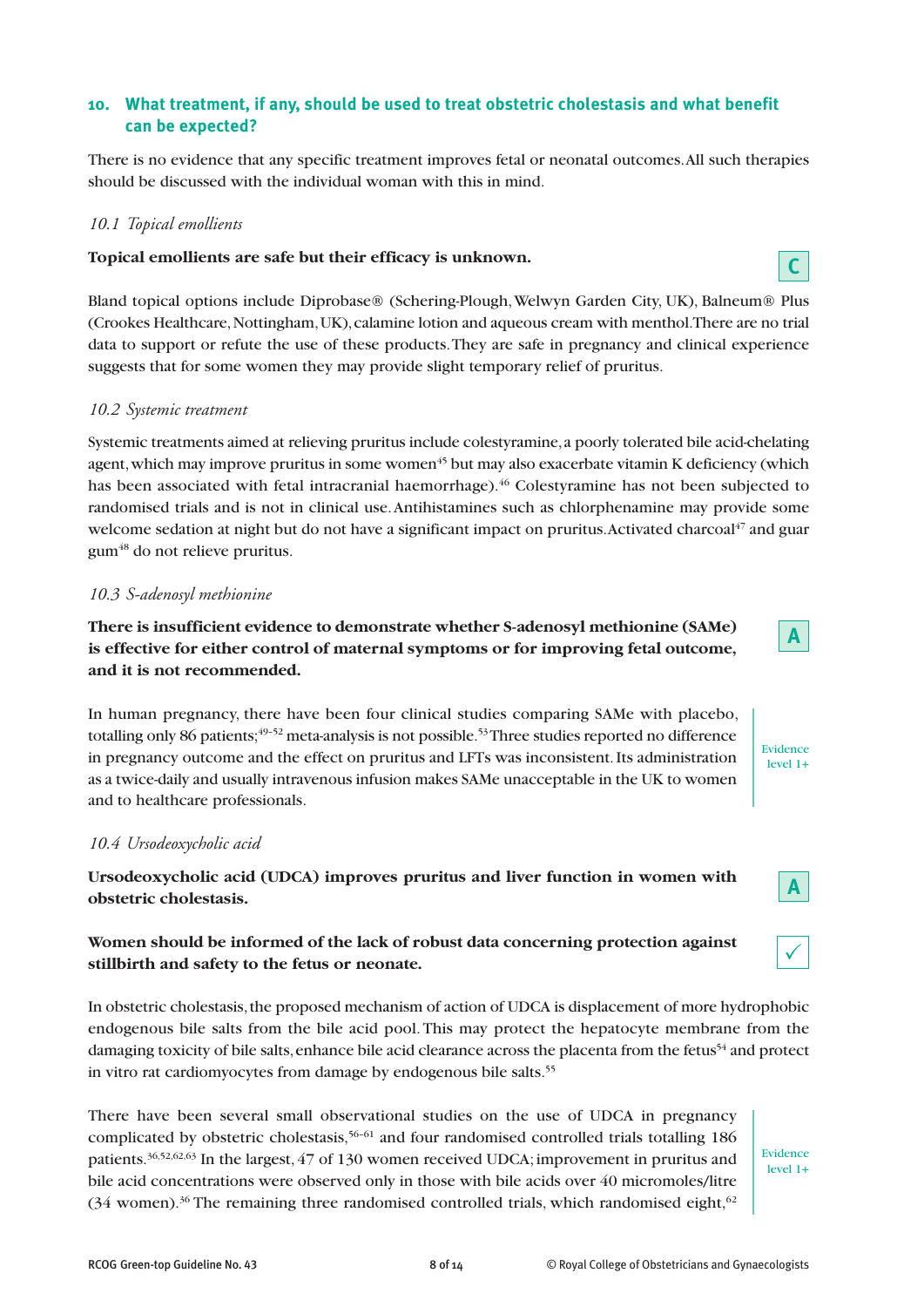eight <sup>63</sup> and 1652 women to receive UDCA,suggested an improvement in pruritus,transaminases and bile acids. In one study the placebo improved pruritus. $^{62}$ Three randomised studies, totalling 78 patients, have compared SAMe with UDCA.<sup>52,61,64</sup>These studies do not clarify the effectiveness of these medications, as one study showed UDCA to be better, one showed SAMe to be better and the third showed no difference.Meta-analysis of these studies has not been possible. <sup>53</sup> UDCA is a commonly prescribed agent in the UK for relief of pruritus in obstetric cholestasis;however, its effect on fetal outcome remains to be determined.As the pathophysiology of obstetric cholestasis and the mechanism of fetal demise are uncertain, the possible role of UDCA is unclear. Further larger studies are required to determine this.

#### *10.5 Dexamethasone*

**Dexamethasone should not be first-line therapy for treatment of obstetric cholestasis, nor should it be used outside of a randomised controlled trial without a thorough consultation with the woman.**

There have been three observational reports on the use of dexamethasone (10 mg orally for 7 days and then stopping over 3 days) in 23 women for the treatment of obstetric cholestasis. <sup>65-67</sup> The results are conflicting, with some improvement in symptoms and biochemistry in some women.The small numbers of women reported in these studies and the general concern about adverse fetal and neonatal neurological effects of repeated courses of maternally administered dexamethasone (as used for fetal lung maturation) limit the potential use of dexamethasone.<sup>68</sup>

# **11. What is the role of vitamin K?**

**A discussion should take place with the woman regarding the use of vitamin K.**

**Women should be advised that where the prothrombin time is prolonged, the use of water-soluble vitamin K (menadiol sodium phosphate) in doses of 5–10 mg daily is indicated.**

# **Women should be advised that when prothrombin time is normal, water-soluble vitamin K (menadiol sodium phosphate) in low doses should be used only after careful counselling about the likely benefits but small theoretical risk.**

As vitamin K is fat soluble, women with fat malabsorption – especially biliary obstruction or hepatic disease – may become deficient in vitamin K.For oral administration to prevent vitamin K deficiency in malabsorption syndromes, a water-soluble preparation (menadiol sodium phosphate) must be used with a usual dose of 10 mg daily. However, the British National Formulary advises avoiding therapy in late pregnancy and labour because of a risk of neonatal haemolytic anaemia,hyperbilirubinaemia and kernicterus. <sup>69</sup> Local difficulties with implementing the previous version of this guideline in light of this advice has necessitated a revision in this version of the guideline.The evidence for the advice in the British National Formulary appears largely historical. The first of several case reports of kernicterus and haemolytic anaemia following large doses of water-soluble vitamin K analogues given to premature babies (30 mg) and parenterally to women in labour (72 mg) to prevent haemolytic disease of the newborn was published in 1955. <sup>70</sup> Little detail is available and the vitamin K and absorption status of the mothers is not known.One author in the field concluded at the time that no toxic effect would be anticipated following small adequate clinical doses (5 mg, or 1-2 mg to the newborn).<sup>71</sup>

**D**

Evidence level 1+

Evidence level 3

|--|

Evidence level 3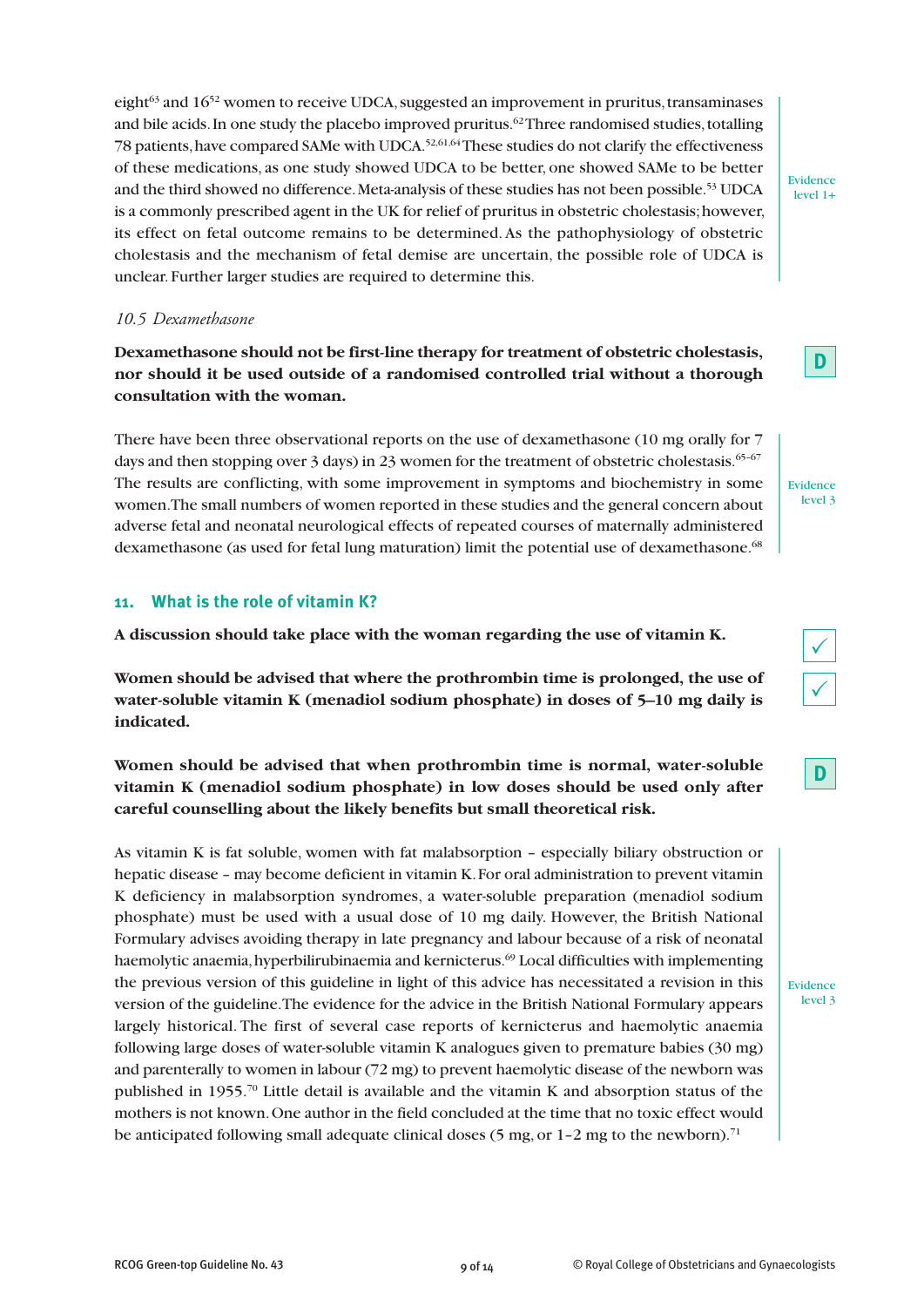Although the data to support the antenatal use of vitamin K in obstetric cholestasis are sparse, there are good physiological reasons why this treatment may be beneficial.Obstetric cholestasis can result in reduced absorption of dietary fats owing to failure of excretion of bile salts into the gastrointestinal tract and reduced micelle formation.Increased fat excretion in women with obstetric cholestasis may be subclinical (but demonstrable on faecal fat assay) or clinically apparent as steatorrhoea, and both have been reported to affect the absorption of fat-soluble vitamins including vitamin  $K<sub>1</sub><sup>72</sup>$  which is required for the manufacture of coagulation factors 11,V11, 1X and X.Water-soluble vitamin K has been prescribed widely in the management of obstetric cholestasis.The usual dose is 10 mg daily by mouth, aiming to improve both maternal and neonatal levels, which are assumed to be deficient, and therefore reduce postpartum haemorrhage and fetal or neonatal bleeding. Postnatal vitamin K must be offered to the babies in the usual way.Prothrombin time is rarely reported but,in one series,four of 50 women (8%) had abnormal times that were corrected by parenteral vitamin K (dose and frequency of administration not stated).<sup>10</sup> Kenyon et al.<sup>8</sup> found that postpartum haemorrhage was more common in those women who had not taken vitamin K compared with those who had (45% compared with 12%).There have been no randomised controlled trials in this area.

Evidence level 4

 $\checkmark$ 

Data from pregnant women taking antiepileptic medications (who are at risk of vitamin K deficiency because of liver enzyme induction) show greater levels of vitamin K in the offspring of those who took oral supplements before delivery compared with the offspring of those who did not.<sup>73</sup>

# **12. What follow-up should be offered to women who have had a pregnancy affected by obstetric cholestasis?**

**Women should be offered follow-up with a healthcare professional with the necessary skills and expertise to provide appropriate counselling and to ensure that LFTs have returned to normal.**

As a minimum, healthcare practitioners must ensure that LFTs return to normal, pruritus resolves, all investigations carried out during the pregnancy have been reviewed and the mother has fully understood the implications of obstetric cholestasis. The latter will include reassurance about the lack of long-term sequelae for mother and baby and discussion of the high recurrence rate  $(45$ –90%), $^{74}$  contraceptive choices (usually avoiding estrogen-containing methods) and the increased incidence of obstetric cholestasis in family members. Local policy will dictate how this is best organised, but LFTs at 6 weeks after delivery and an appointment at 8 weeks is a suggested model.Appropriate follow-up should be arranged by a medical practitioner with appropriate skills.

Both the  $\rm RCOG^{75}$  and The British Liver Trust<sup>76</sup> have patient information leaflets on obstetric cholestasis. There is also an Obstetric Cholestasis Patient Support Group (http://www.ocsupport.org.uk/).

# **13. Future research**

There are many areas that require further investigation, in particular:

- **●** the pathophysiology of obstetric cholestasis
- **●** the mechanism of fetal death and improved detection of at-risk pregnancies
- **●** the magnitude of risk of fetal death and its prevention
- **●** the role of UDCA, its safety profile and whether it reduces the risk of fetal death.
- drug therapies.

Well organised randomised controlled trials of available therapies and fetal surveillance schemes are required.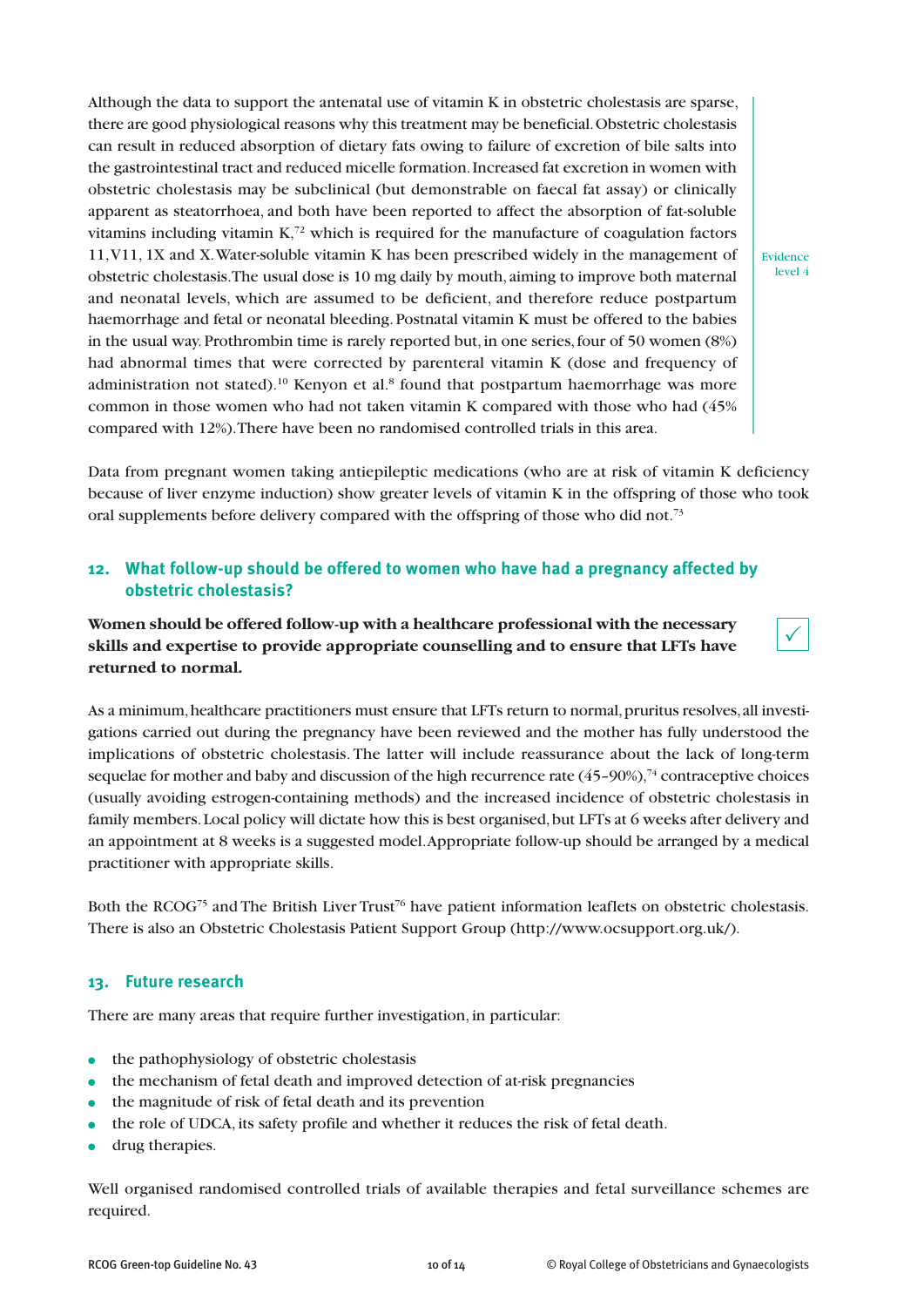A multicentre double-blind,randomised,controlled factorial design trial (PITCH:ISRCTN37730443) funded by the NHS Research for Patient Benefit Programme is currently in its pilot phase in the UK.This trial will compare UDCA with placebo and early with late delivery.The protocol is available from http://www. biomedcentral.com/1471-2393/9/19.

Heparin,rifampicin and nor-UDCA are all currently under investigation for use in obstetric cholestasis.For more information, visit http://www.britishlivertrust.org.uk/home/research/british-liver-trust-fundedresearch/ongoing-research.aspx.

#### **14. Suggested audit topics**

- **●** Percentage of women with prolonged prothrombin time who are offered vitamin K.
- **●** Percentage of women receiving vitamin K.
- **●** Number of women with a case of diagnosed obstetric cholestasis.
- **●** Perinatal outcome of cases of obstetric cholestasis.
- **●** Gestational age at delivery.
- **●** Percentage of women receiving documentation of appropriate counselling.
- **●** Percentage of women with postnatal follow-up completed.
- **●** Percentage of women offered hospital follow-up.
- **●** Percentage of women with iatrogenic delivery for obstetric cholestasis at less than 37 weeks of gestation.
- **●** Percentage of women receiving documentation of risks and benefits of UDCA.
- **●** Percentage of women with appropriate investigations performed before confirmation of diagnosis.
- **●** Documentation of appropriate counselling.

#### **References**

- 1. Kenyon AP, Tribe RM, Nelson-Piercy C, Girling JC, Williamson C, Seed PT, et al. Pruritus in pregnancy: a study of anatomical distribution and prevalence in relation to the development of obstetric cholestasis. *Obstet Med* 2010;3:25–9.
- 2. Abedin P,Weaver JB, Egginton E.Intrahepatic cholestasis of pregnancy:prevalence and ethnic distribution. *Ethn Health*  $1999; 4:35-7.$
- 3. Reyes H, Gonzalez MC,Ribalta J,Aburto H, Matus C, Schramm G, et al. Prevalence of intrahepatic cholestasis of pregnancy in Chile.*Ann Intern Med* 1978;88:487–93.
- 4. Girling JC, Dow E, Smith JH. Liver function tests in preeclampsia: importance of comparison with a reference range derived for normal pregnancy.*Br J Obstet Gynaecol* 1997;104:246–50.
- 5. Riely CA. Liver disease in the pregnant patient.American College of Gastroenterology.*Am J Gastroenterol* 1999;94:1728–32.
- 6. Kenyon AP, Girling JC.Obstetric cholestasis.In: Studd J, editor. *Progress in Obstetrics and Gynaecology:Volume 16*. Edinburgh:Churchill Livingstone; 2004.p. 37–56.
- 7. Ambros-Rudolph CM, Müllegger RR, Vaughan-Jones SA, Kerl H,Black MM.The specific dermatoses of pregnancy revisited and reclassified: results of a retrospective two-center study on 505 pregnant patients. *J Am Acad Dermatol* 2006;54:395–404.
- 8. Kenyon AP, Piercy CN, Girling J,Williamson C,Tribe RM, Shennan AH.Obstetric cholestasis, outcome with active management: a series of 70 cases.*BJOG* 2002;109:282–8.
- 9. Heinonen S, Kirkinen P. Pregnancy outcome with intrahepatic cholestasis. *Obstet Gynecol* 1999;94:189–93.
- 10. BacqY, SapeyT,Bréchot MC, Pierre F, Fignon A, Dubois F. Intrahepatic cholestasis of pregnancy: a French prospective study.*Hepatology* 1997;26:358–64.
- 11. Kenyon,AP, Piercy CN, Girling J,Williamson C,Tribe RM, Shennan AH. Pruritus may precede abnormal liver function tests in pregnant women with obstetric cholestasis: a longitudinal analysis.*BJOG* 2001;108:1190–2.
- 12. Reid R, Ivey KJ, Rencoret RH, Storey B. Fetal complications of obstetric cholestasis.*Br Med J* 1976;1:870–2.
- 13. Shaw D, Frohlich J,Wittman BAK,Willms M.A prospective study of 18 patients with cholestasis of pregnancy. *Am J Obstet Gynecol* 1982;142:621–5.
- 14. Berg B, Helm G, Pertersohn L,Tryding N.Cholestasis of pregnancy.Clinical and laboratory studies.*Acta Obstet Gynecol Scand* 1986;65:107–13.
- 15. Fisk NM, Storey GN. Fetal outcome in obstetric cholestasis. *Br J Obstet Gynaecol* 1988;95:1137–43.
- 16. Rioseco AJ,Ivankovic MB, Manzur A, Hamed F,Kato SR, Parer JT, et al.Intrahepatic cholestasis of pregnancy: a retrospective case–control study of perinatal outcome. *Am J Obstet Gynecol* 1994;170:890–5.
- 17. Roncaglia N, Arreghini A, Locatelli A, Bellini P, Andreotti C, Ghidini A.Obstetric cholestasis: outcome with active management. *Eur J Obstet Gynecol Reprod Biol* 2002;100:167–70.
- 18. David AL,Kotecha M, Girling JC. Factors influencing postnatal liver function tests.*BJOG* 2000;107:1421–6.
- 19. Alsulyman OM,Ouzounian JG,Ames-Castro M, GoodwinTM. Intrahepatic cholestasis of pregnancy: perinatal outcome associated with expectant management.*Am J Obstet Gynecol* 1996;175:957–60.
- 20. Glantz A, Marschall HU, Mattsson LA.Intrahepatic cholestasis of pregnancy:relationships between bile acid levels and fetal complication rates.*Hepatology* 2004;40:467–74.
- 21. Lee RH, Kwok KM, Ingles S, Wilson ML, Mullin P, Incerpi M, et al. Pregnancy outcomes during an era of aggressive management for intrahepatic cholestasis of pregnancy. *Am J Perinatol* 2008;25:341–5.
- 22. Office for National Statistics. Mortality statistics: childhood, infant and perinatal; review of the Registrar General on deaths in England and Wales, 2002. London: Office for National Statistics; 2004
	- [http://www.statistics.gov.uk/StatBase/Product.asp?vlnk=15 362].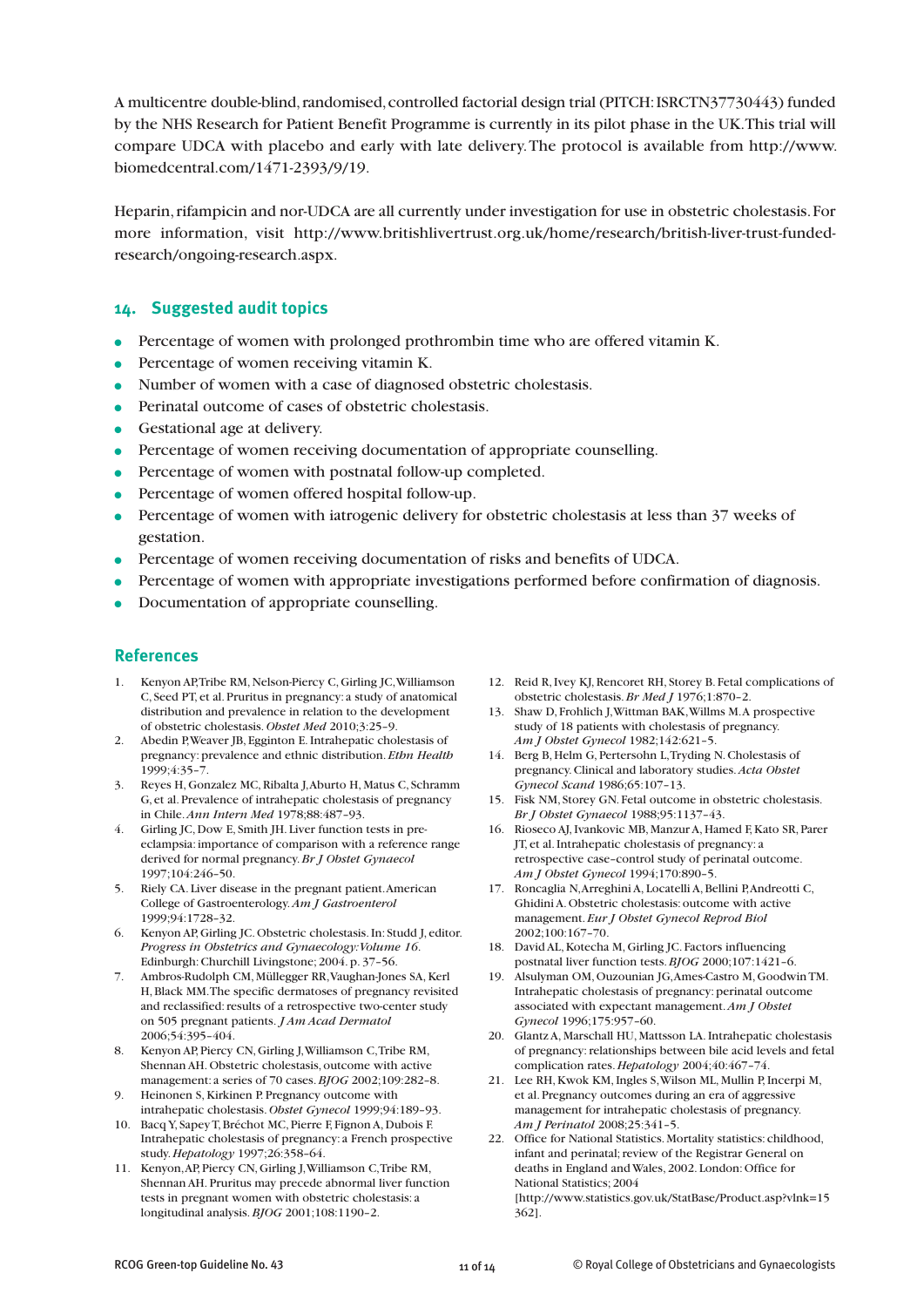- 23. Office for National Statistics.Child mortality statistics: childhood, infant and perinatal; review of the National Statistician on childhood, infant and perinatal deaths in England and Wales, 2008. London:Office for National Statistics; 2010 [http://www.statistics.gov.uk/StatBase/Product.asp?vlnk=15 362].
- 24. Williamson C, Gorelik J, Eaton BM, Lab M, de Swiet M, KorchevY.The bile acid taurocholate impairs rat cardiomyocyte function: a proposed mechanism for intrauterine fetal death in obstetric cholestasis.*Clin Sci (Lond)* 2001;100:363–9.
- 25. Chieco P,Romagnoli E,Aicardi G, Suozzi A, Forti GC,Roda A. Apoptosis induced in rat hepatocytes by in vivo exposure to taurochenodeoxycholate.*Histochem J* 1997;29:875–83.
- 26. Sepúlvida WH, González C,Cruz MA,Rudolph MI.Vasoconstrictive effect of bile acids on isolated human placental chorionic veins. *Eur J Obstet Gynecol Reprod Biol* 1991;42:211–5.
- 27. Davidson KM.Intrahepatic cholestasis of pregnancy. *Semin Perinatol* 1998;22:104–11.
- 28. Gorelik J, Harding SE, Shevchuk AI,Koralage D, Lab M, de Swiet M, et al.Taurocholate induces changes in rat cardiomyocyte contraction and calcium dynamics.*Clin Sci (Lond)* 2002;103:191–200.
- 29. LaatikainenT,Ikonen E. Serum bile acids in cholestasis of pregnancy. *Obstet Gynecol* 1977;50:313–8.
- 30. LaatikainenTJ. Fetal bile acid levels in pregnancies complicated by maternal intrahepatic cholestasis.*Am J Obstet Gynecol* 1975;122:852–6.
- 31. LaatikainenT,Tulenheimo A. Maternal serum bile acid levels and fetal distress in cholestasis of pregnancy.*Int J Gynaecol Obstet* 1984;22:91–4.
- 32. Kondrackiene J,Beuers U,Zalinkevicius R,Tauschel HD, Gintautas V,Kupcinskas L. Predictors of premature delivery in patients with intrahepatic cholestasis of pregnancy.*World J Gastroenterol* 2007;13:6226–30.
- 33. Oztekin D,Aydal I,Oztekin O,Okcu S,Borekci R,Tinar S. Predicting fetal asphyxia in intrahepatic cholestasis of pregnancy.*Arch Gynecol Obstet* 2009;280:975–9.
- 34. Glantz A, Marschall HU, Lammert F, Mattsson LA.Intrahepatic cholestasis of pregnancy: a randomized controlled trial comparing dexamethasone and ursodeoxycholic acid. *Hepatology* 2005;42:1399–405.
- 35. LaatikainenT,Ikonen E. Fetal prognosis in obstetric hepatosis.*Ann Chir Gynaecol Fenn* 1975;64:155–64.
- 36. Dixon PH,Williamson C.The molecular genetics of intrahepatic cholestasis of pregnancy. *Obstet Med* 2008;1:65–71.
- 37. Kenyon AP, Shennan A.Obstetric cholestasis. *Fetal Maternal Med Review* 2009;20:119–42.
- 38. Guerra F, Guzmán S,Campos G.[Evaluation of maternal and fetal blood flow indices in intrahepatic cholestasis of pregnancy].*Rev Chil Obstet Ginecol* 1994;59:17–21.[Article in Spanish]
- 39. Zimmerman P,Koshiken J,Vaalamo P,RantaT. Doppler umbilical artery velocimetry in pregnancies complicated by intrahepatic cholestasis.*J Perinat Med* 1991;19:351–5.
- 40. Williamson C, Hems LM, Goulis DG,Walker I,Chambers J, Donaldson O, et al.Clinical outcome in a series of cases of obstetric cholestasis identified via a patient support group. *BJOG* 2004;111:676–81.
- 41. Reddy UM,Ko CW,Willinger M. Maternal age and the risk of stillbirth throughout pregnancy in the United States.*Am J Obstet Gynecol* 2006;195:764–70.
- 42. Saleh MM,Abdo KR.Consensus on the management of obstetric cholestasis: national UK survey.*BJOG* 2007; 114:99–103.
- 43. Morrison JJ,Rennie JM, Milton PJ.Neonatal respiratory morbidity and mode of delivery at term: influence of timing of elective caesarean section.*Br J Obstet Gynaecol* 1995;102:101–6.
- 44. Stuchfield P, Whitaker R, Russell I; Antenatal Steroids for Term Elective Caesarean Section (ASTECS) ResearchTeam. Antenatal betamethasone and incidence of neonatal respiratory distress after elective caesarean section: pragmatic randomised trial.*BMJ* 2005;331:662.
- 45. Jenkins JK,Boothby LA.Treatment of itching associated with intrahepatic cholestasis of pregnancy.*Ann Pharmacother* 2002;36:1462–5.
- 46. Sadler LC, Lane M, North R, Severe fetal intracranial haemorrhage during treatment with cholestyramine for intrahepatic cholestasis of pregnancy.*Br J Obstet Gynaecol* 1995;102:169–70.
- 47. Kaaja RJ,Kontula KK,Räihä A, LaatikainenT.Treatment of cholestasis of pregnancy with peroral activated charcoal.A preliminary study. *Scand J Gastroenterol* 1994;29:178–81.
- Riikonen S, Savonius H, Gylling H, Nikkilä K, Tuomi AM, MiettinenTA.Oral guar gum, a gel-forming dietary fiber relieves pruritus in intrahepatic cholestasis of pregnancy. *Acta Obstet Gynecol Scand* 2000;79:260–4.
- 49. Frezza M, Pozzato G,Chiesa L, Stramentinoli G, di Padova C. Reversal of intrahepatic cholestasis of pregnancy in women after high dose S-adenosyl-L-methionine administration. *Hepatology* 1984;4:274–8.
- 50. Frezza M,Centini G,Cammareri G, Le Grazie C, Di Padova C. S-adenosylmethionine for the treatment of intrahepatic cholestasis of pregnancy.Results of a controlled clinical trial. *Hepatogastroenterology* 1990;37 Suppl 2:122–5.
- 51. Ribalta J,Reyes H, Gonzalez MC,Iglesias J,Arrese M, Poniachik J, et al. S-adenosyl-L-methionine in the treatment of patients with intrahepatic cholestasis of pregnancy: a randomized, double-blind, placebo-controlled study with negative results.*Hepatology* 1991;13:1084–9.
- 52. Nicastri PL, Diaferia A,Tartagni M, Loizzi P, Fanelli N.A randomised placebo-controlled trial of ursodeoxycholic acid and S-adenosylmethionine in the treatment of intrahepatic cholestasis of pregnancy.*Br J Obstet Gynaecol* 1998;105:1205–7.
- 53. Burrows RF,Clavisi O,Burrows E.Interventions for treating cholestasis in pregnancy.*Cochrane Database Syst Rev* 2001;(4):CD000493.
- 54. Serrano MA,Brites D, Larena MG, Monte MJ,Bravo MP, Oliviera N, et al.Beneficial effect of ursodeoxycholic acid on alterations induced by cholestasis of pregnancy in bile acid transport across the human placenta.*J Hepatol* 1998;28:829–39.
- 55. Gorelik J, Shevchuk AI, Diakonov I, de Swiet M, Lab M, KorchevY, et al. Dexamethasone and ursodeoxycholic acid protect against the arrhythmogenic effect of taurocholate in an in vitro study of rat cardiomyocytes.*BJOG* 2003;110: 467–74.
- 56. Floreani A, Paternoster D, Grella V, Sacco S, Gangemi M, Chiaramonte M.Ursodeoxycholic acid in intrahepatic cholestasis of pregnancy.*Br J Obstet Gynaecol* 1994;101:64–5.
- 57. Brites D,Rodrigues CM,Oliveira N,Cardoso MD Graça LM. Correction of maternal serum bile acid profile during ursodeoxycholic acid therapy in cholestasis of pregnancy. *J Hepatol* 1998;28:91–8.
- 58. Palma J,Reyes H,Ribalta J,Iglesias J, Gonzalez MC, Hernandez I, et al. Effects of ursodeoxycholic acid in patients with intrahepatic cholestasis of pregnancy.*Hepatology* 1992;15:1043–7.
- 59. Davies MH, da Dilva RC,Jones SR,Weaver JB, Elias E. Fetal mortality associated with cholestasis of pregnancy and the potential benefit of therapy with ursodeoxycholic acid. *Gut* 1995;37:580–4.
- 60. Mazzella G,Rizzo N,Azzaroli F, Simoni P,Bovicelli L, Miracolo A, et al.Ursodeoxycholic acid administration in patients with cholestasis of pregnancy: effects on primary bile acids in babies and mothers.*Hepatology* 2001;33:504–8.
- 61. Floreani A, Paternoster D, Melis A, Grella PV. S-adenosylmethionine versus ursodeoxycholic acid in the treatment of intrahepatic cholestasis of pregnancy:preliminary results of a controlled trial. *Eur J Obstet Gynecol Reprod Biol* 1996;67:109–13.
- 62. Diaferia A,Nicastri PL,Tartagni M, Loizzi P,Iacovizzi C, Di Leo A.Ursodeoxycholic acid therapy in pregnant women with cholestasis.*Int J Gynecol Obstet* 1996;52:133–40.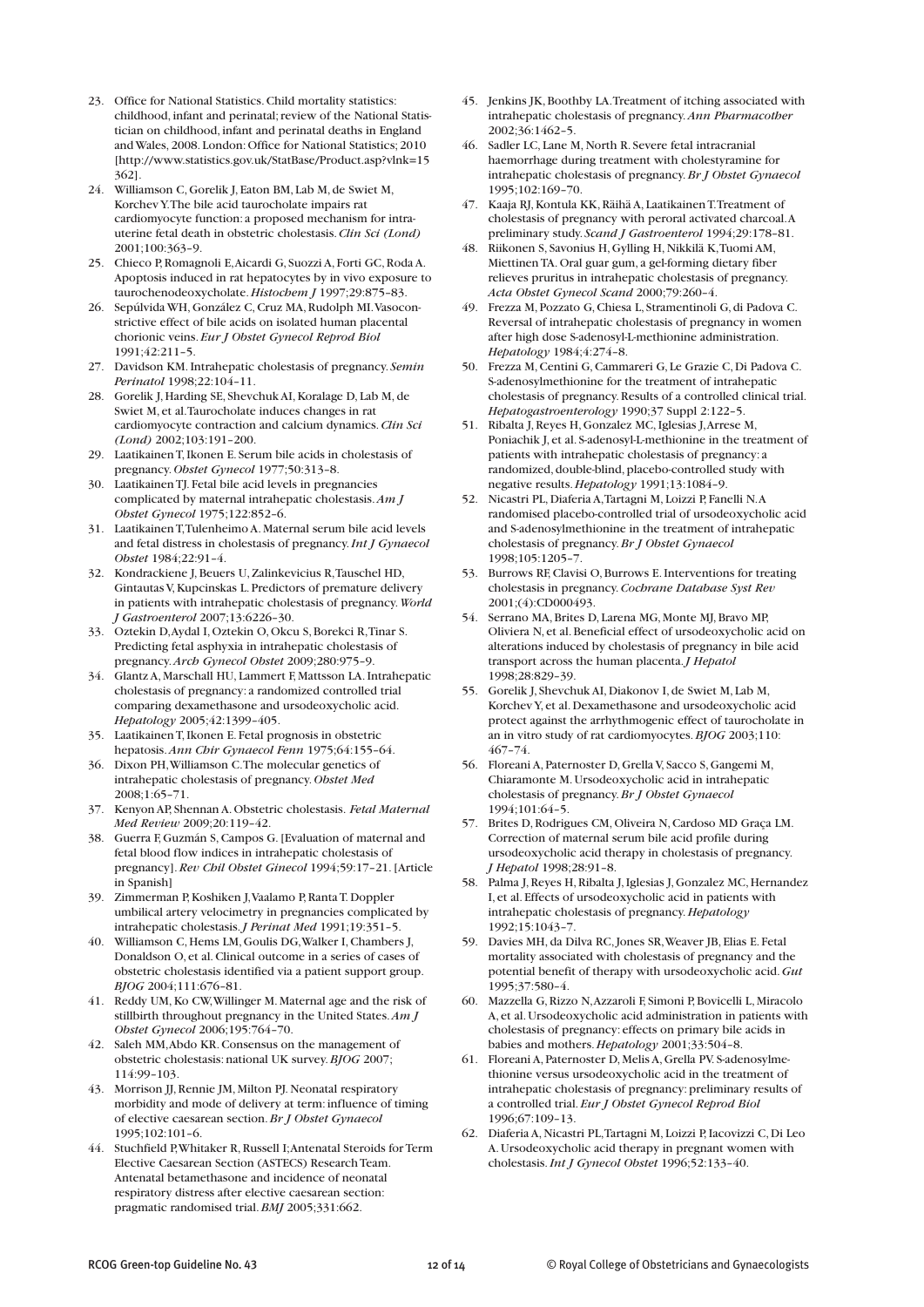- 63. Palma J,Reyes H,Ribalta J, Hernández I, Sandoval L,Almuna R, et al.Ursodeoxycholic acid in the treatment of cholestasis of pregnancy: a randomized, double-blind study controlled with placebo.*J Hepatol* 1997;27:1022–8.
- 64. Roncaglia N, Locatelli A,Arreghini A,Assi F,Cameroni I, Pezzullo JC, et al.A randomised controlled trial of ursodeoxycholic acid and S-adenosyl-l-methionine in the treatment of gestational cholestasis.*BJOG* 2004;111:17–21.
- 65. Hirvioja M,Tuimala R,Vuori J.The treatment of intrahepatic cholestasis of pregnancy by dexamethasone.*Br J Obstet Gynaecol* 1992;99:109–11.
- 66. Kretowicz E, McIntyre D.Intrahepatic cholestasis of pregnancy, worsening after dexamethasone.*Aust N Z J Obstet Gynaecol* 1994;34:211–3.
- 67. Diac M,Kenyon A,Nelson-Piercy C, Girling J,Cheng F,Tribe RM, et al. Dexamethasone in the treatment of obstetric cholestasis: a case series.*J Obstet Gynaecol* 2006;26:110–4.
- 68. Vidaeff AC, Mastrobattista JM.Controversies in the use of antenatal steroids for fetal maturation. *Semin Perinatol* 2001;25:385–96.
- 69. British Medical Association, Pharmaceutical Society of Great Britain.Vitamin K.*British National Formulary*. London: British Medical Association, Pharmaceutical Society of Great Britain, 2010.
- 70. Finkel MJ.Vitamin K1 and the vitamin K analogues. *Clin Pharmacol Ther* 1961;2:794–814.
- 71. Wynn RM.The obstetric significance of factors affecting the metabolism of bilirubin, with particular reference to the role of vitamin K. *Obstet Gynecol Surv* 1963;18:333–54.
- 72. Reyes H,Radrigan ME, Gonzalez MC, Latorre R,Ribalta J, Segovia N, et al. Steatorrhea in patients with intrahepatic cholestasis of pregnancy. *Gastroenterology* 1987;93:584–90.
- 73. Cornelissen, M, Steegers-Theunissen R,Kollée L, EskesT, Motohara K, Monnens L. Supplementation of vitamin K in pregnant women receiving anticonvulsant therapy prevents neonatal vitamin K deficiency. *Am J Obstet Gynecol* 1993;168:884–8.
- 74. Shaw D, Frohlich J,Wittmann BAK,Willms M.A prospective study of 18 patients with cholestasis of pregnancy. *Am J Obstet Gynecol* 1982;142:621–5.
- 75. Royal College of Obstetricians and Gynaecologists.Obstetric cholestasis (itching liver disorder): information for you. London:RCOG; 2007 http://www.rcog.org.uk/ womens-health/clinical-guidance/obstetriccholestasis-itching-liver-disorder-information-you].
- 76. British LiverTrust.Obstetric cholestasis.Ringwood:British LiverTrust; 2011 [http://www.britishlivertrust.org.uk/ home/the-liver/liver-diseases/obstetric-cholestasis.aspx].

# **Appendix**

| <b>Classification of evidence levels</b> |                                                                                                                                                                                                                                                 | <b>Grades of recommendations</b> |                                                                                                                                                                                                                                   |
|------------------------------------------|-------------------------------------------------------------------------------------------------------------------------------------------------------------------------------------------------------------------------------------------------|----------------------------------|-----------------------------------------------------------------------------------------------------------------------------------------------------------------------------------------------------------------------------------|
|                                          | 1++ High-quality meta-analyses, systematic<br>reviews of randomised controlled trials<br>or randomised controlled trials with a<br>very low risk of bias                                                                                        | A                                | At least one meta-analysis, systematic review or<br>randomised controlled trial rated as 1++ and<br>directly applicable to the target population; or                                                                              |
| $1+$                                     | Well-conducted meta-analyses, systematic<br>reviews of randomised controlled trials<br>or randomised controlled trials with a<br>low risk of bias                                                                                               |                                  | A systematic review of randomised controlled<br>trials or a body of evidence consisting<br>principally of studies rated as 1+ directly<br>applicable to the target population and<br>demonstrating overall consistency of results |
| $1 -$                                    | Meta-analyses, systematic reviews of<br>randomised controlled trials or<br>randomised controlled trials with a high<br>risk of bias                                                                                                             | B                                | A body of evidence including studies rated as<br>2++ directly applicable to the target<br>population, and demonstrating overall<br>consistency of results; or                                                                     |
|                                          | 2++ High-quality systematic reviews of case-<br>control or cohort studies or high-quality<br>case-control or cohort studies with a<br>very low risk of confounding, bias or<br>chance and a high probability that the<br>relationship is causal | $\mathsf{C}$                     | Extrapolated evidence from studies rated as<br>$1++$ or $1+$<br>A body of evidence including studies rated as<br>2+ directly applicable to the target population<br>and demonstrating overall consistency of                      |
| $2+$                                     | Well-conducted case-control or cohort<br>studies with a low risk of confounding,<br>bias or chance and a moderate<br>probability that the relationship is causal                                                                                |                                  | results; or<br>Extrapolated evidence from studies rated as<br>$2 + +$<br>Evidence level 3 or 4; or                                                                                                                                |
| $2-$                                     | Case-control or cohort studies with a<br>high risk of confounding, bias or chance<br>and a significant risk that the relationship<br>is not causal                                                                                              | D                                | Extrapolated evidence from studies rated as 2+<br><b>Good practice point</b>                                                                                                                                                      |
| $\overline{\mathbf{3}}$                  | Non-analytical studies, e.g. case reports,<br>case series                                                                                                                                                                                       |                                  | Recommended best practice based on the<br>clinical experience of the guideline                                                                                                                                                    |
| $\overline{4}$                           | <b>Expert opinion</b>                                                                                                                                                                                                                           |                                  | development group                                                                                                                                                                                                                 |